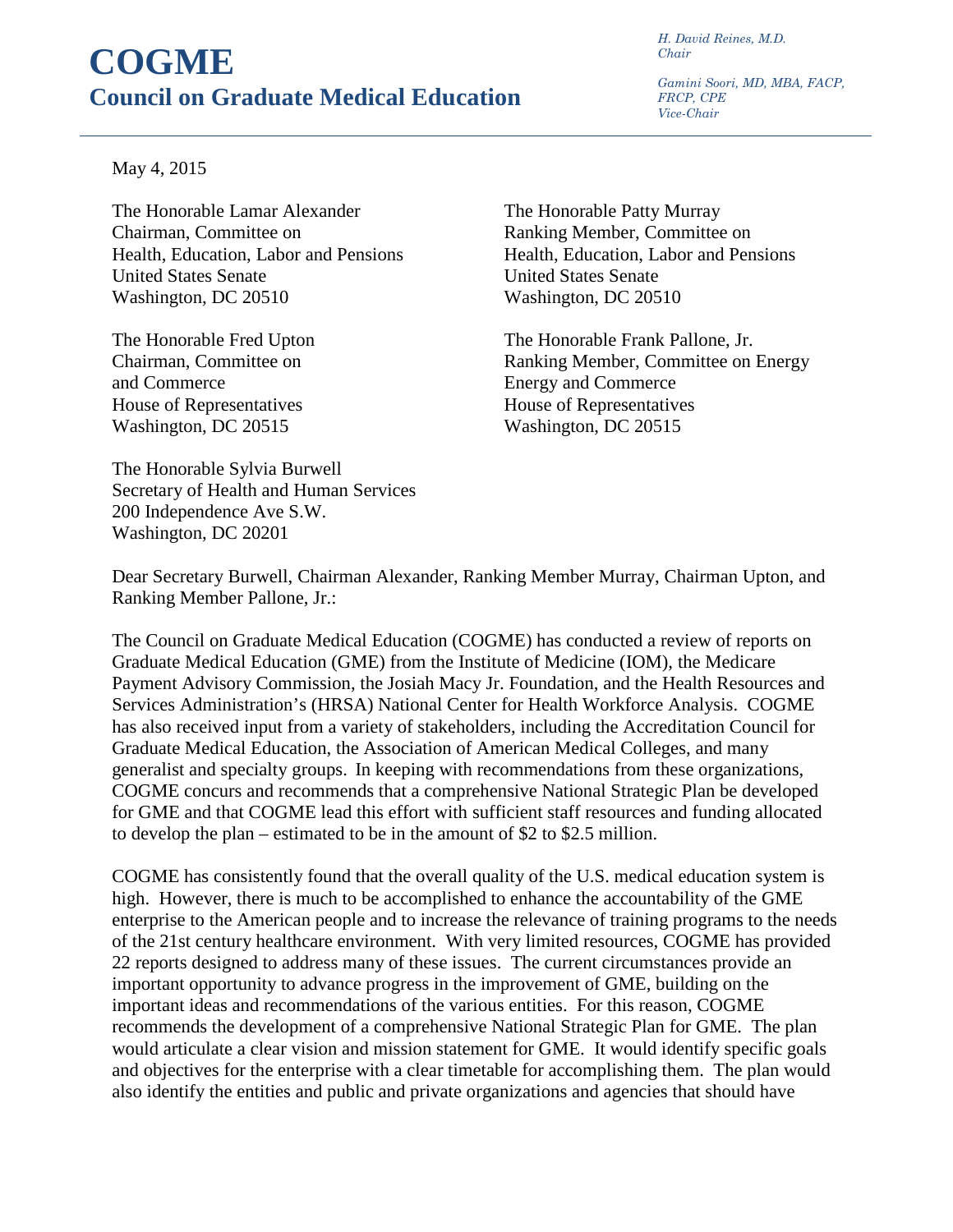responsibility for accomplishing the goals and objectives. COGME believes this can be accomplished without the creation of new organizations because there are excellent health workforce research centers in both the public and private sector that could contribute to the identification of specific workforce needs on a state by state basis, according to criteria identified in the Strategic Plan.

COGME's charter includes not only this type of specific recommendation, but a broader responsibility to advise the Federal Government on GME and would be the appropriate entity to develop and oversee the strategic planning process. Although other organizations have had input into this process, such as the Institute of Medicine, they have not had sustainable and prolonged effect on the GME entity.

The planning process would be extensive and comprehensive. COGME estimates it will take a minimum of 18-24 months from the initiation of the process. It would require considerable input from the public, stakeholders, community leaders, and others in the form of workshops and symposia across the country. Consultants with expertise in organizational dynamics, economics, workforce issues, education, and healthcare delivery would be required as part of the process. An experienced and highly qualified director would be required to administer the process.

Adequate resources must be provided to COGME to accomplish these goals and objectives. This includes additional staff, funds to support meetings and workshops, adequate Council membership with relevant expertise, and funds to hire consultants. Approximately, \$2 to \$2.5 million would be required for the entire project. While this is a significant amount, it is small in comparison to the \$15 billion a year or \$150 billion over the next decade in federal support of the GME effort. COGME strongly believes that by establishing a National Strategic Plan, such an effort would:

- Give stronger support for integrating future manpower predictions with the needs of the country;
- Better align the GME system with national priorities;
- Maximize efficiencies presently lacking in the system;
- Add transparency to the funding of GME; and
- Establish an enduring method for continuing to realign physician training with the needs of the country

In summary, COGME recommends the following:

- 1) A comprehensive National Strategic Plan be developed for GME; and
- 2) COGME lead this effort with staff and financial resources in the amount of \$2 to \$2.5 million to develop the Strategic Plan.

Thank you for considering these recommendations. There is urgency in confronting these challenges and COGME would be pleased to work closely with you and your staff in advancing and improving GME. Sincerely,

\_\_\_\_\_\_\_\_\_\_\_\_\_\_\_\_\_\_\_\_\_\_\_\_\_\_\_\_\_\_\_\_\_\_\_\_\_\_\_\_\_\_\_\_\_\_\_\_\_\_\_\_\_\_\_\_\_\_\_\_\_\_\_\_\_\_\_\_\_\_\_\_\_\_\_\_\_\_\_\_\_\_\_\_\_\_\_\_\_\_\_\_\_\_\_\_\_\_\_\_\_\_\_\_\_\_\_\_\_\_\_\_\_\_\_\_\_